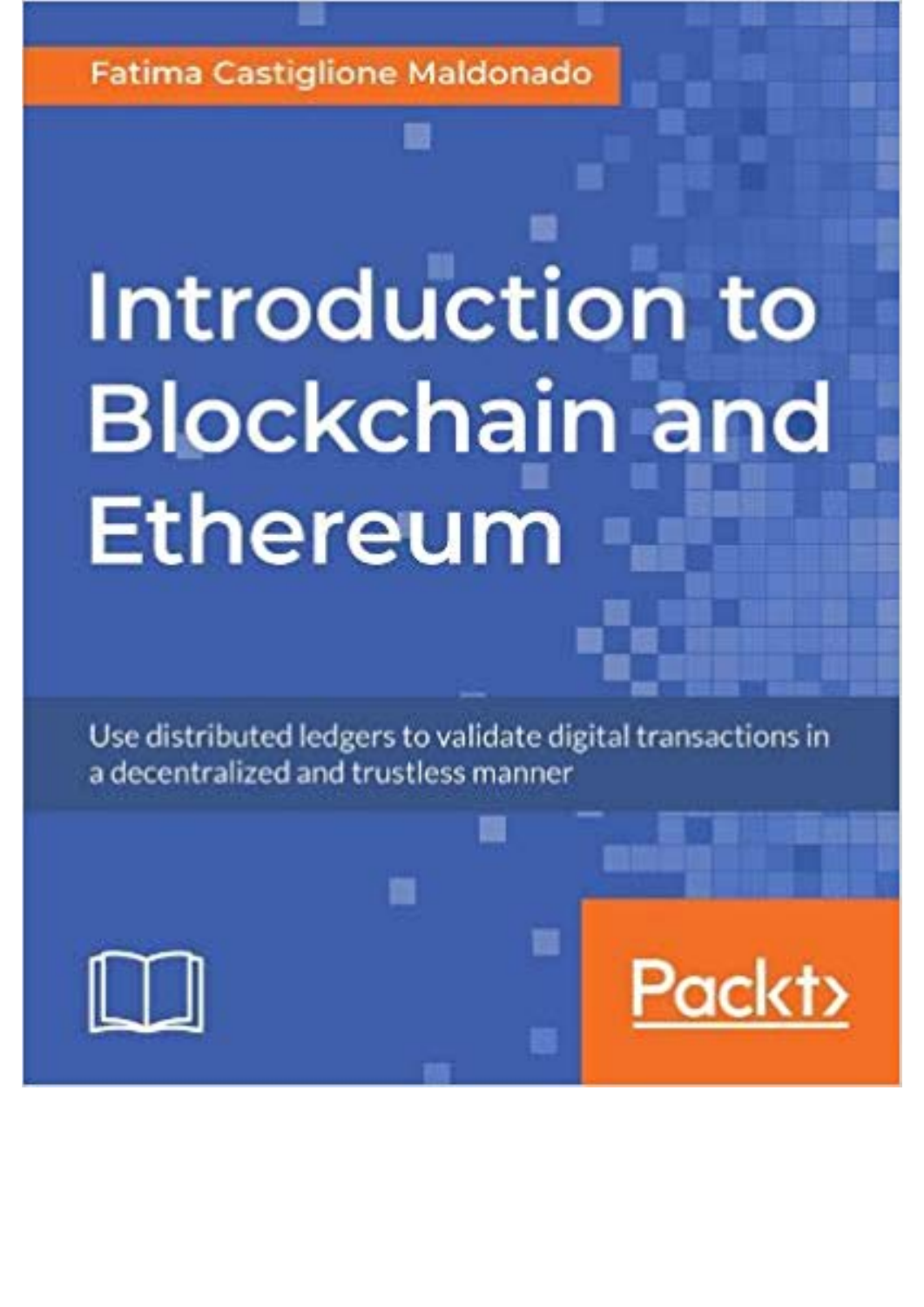*Fatima Castiglione Maldonado*

**Introduction to Blockchain and Ethereum: Use distributed ledgers to validate digital transactions in a decentralized and trustless manner**

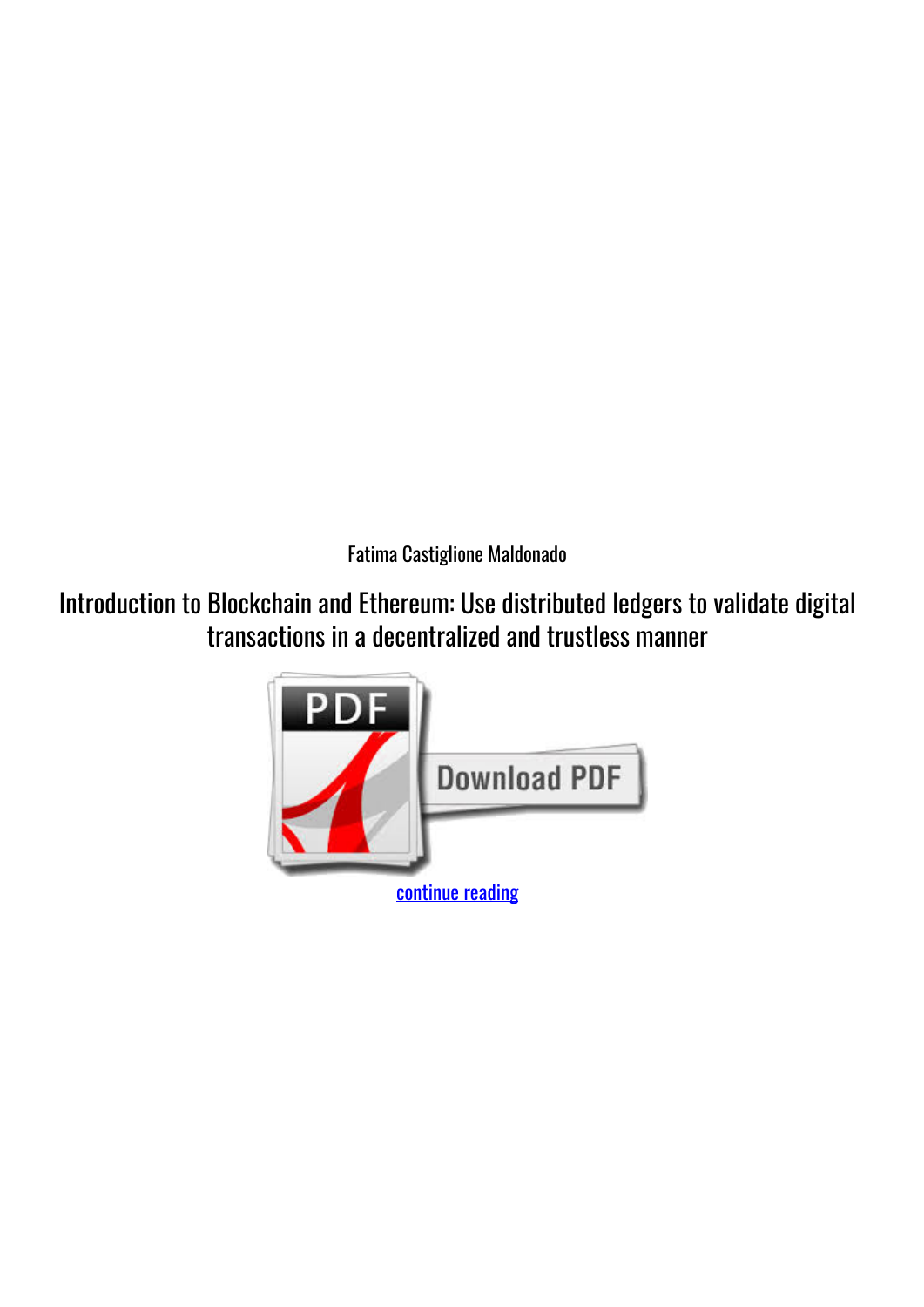Build distributed applications that solve data ownership issues whenever using transactions between multiple celebrations Key Features Explore an ideal balance among theories and hands-on activities Discover popular Blockchain use instances such as Bitcoin Create your initial sensible contract in Solidity for Ethereum Book Explanation Blockchain applications give a single-shared ledger to remove trust problems involving multiple stakeholders. The course begins by explaining Bitcoin, Altcoins, and Ethereum, followed by taking you through distributed programming using the Solidity vocabulary on the Ethereum Blockchain. By using Launch to Blockchain and Ethereum, you'll figure out how to develop distributed Blockchain applications which usually do not depend on a central server or datacenter. By the end of this course, you can compose, compile, and deploy your own smart contracts to the Ethereum Blockchain. Desk of Contents Ethereum Blockchain Wise Contracts and Solidity Language Distributed Applications Prior contact with an objectoriented program writing language such as JavaScript is necessary, as you'll cover the fundamentals before getting right to work. What you will learn Grasp Blockchain concepts such as for example private and general public keys, addresses, wallets, and hashes Send and analyze transactions in the Ethereum Rinkeby check network Compile and deploy your own ERC20-compliant smart contracts and tokens Test your smart agreements using MyEtherWallet Create a distributed web interface for your contract Combine Solidity and JavaScript to create your own decentralized program Who this publication is for Intro to Blockchain and Ethereum is fantastic for you if you would like to get to grips with Blockchain technology and develop your own distributed applications with clever contracts written in Solidity.



[continue reading](http://bit.ly/2Tge8Fv)